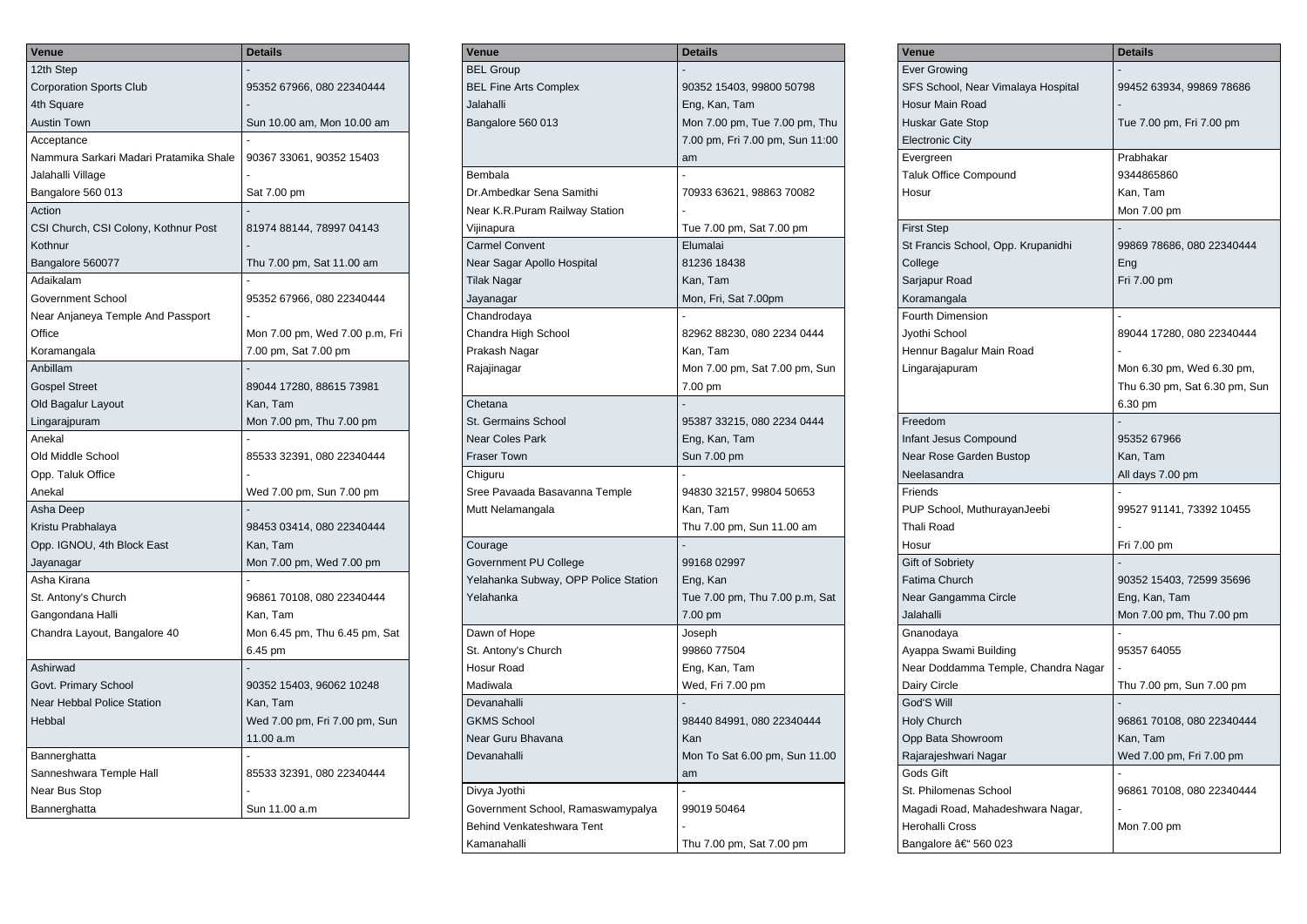| Venue                                   | <b>Details</b>                 |
|-----------------------------------------|--------------------------------|
| Golden Group                            |                                |
| St. Theresa's Church                    | 99727 62801, 080 22340444      |
| 2Nd Cross, Robertsonpet                 |                                |
| Kolar Gold Fields                       | Mon To Sat 7.00 pm, Sun 11.00  |
|                                         | am                             |
| Good Day                                |                                |
| Stracey Memorial High School            | 99001 33432                    |
| St. Mark's Road                         | Eng, Kan, Tam                  |
| Near Koshy's Restaurant                 | Mon 7.00 pm, Thu 7.00 pm       |
| Grace Of God                            |                                |
| <b>Old Anthony School</b>               | 98453 03414, 080 22340444      |
| Opp. Sanjay Gandhi Hospital, Tilaknagar |                                |
| Jayanagar                               | Sun 11.00 am                   |
| Gratitude                               |                                |
| Stracey Memorial High School            | 99001 33432, 080 22340444      |
| St. Mark's Road                         | Kan, Tam                       |
| Near Koshy's Restaurant                 | Sun 11.00 am & 7.00 pm         |
| Hombelaku                               |                                |
| Hombegowda Girl's High School           | 95357 64055, 08022340444       |
| 9th B Cross                             | Kan, Tam                       |
| Wilson Garden, Bangalore - 27           | Wed 7.00 pm, Fri 7.00 pm       |
| Hope                                    |                                |
| St. Joseph Indian High School           | 99001 33432, 080 22340444      |
| Near Mallya Hospital                    | Eng, Kan, Tam                  |
| Vittal Mallya Road                      | Tue 7.00 pm, Sat 7.00 pm       |
| Hosa Jeevana                            |                                |
| Room No. 20                             | 94830 32157, 97417 10295       |
| <b>Tumkur District Hospital</b>         |                                |
| Tumkur                                  | Sat 10.00 am                   |
| Hosabelaku                              | Purushotham                    |
| Ambedkar Samudhaya Bhavan               | 9986633425                     |
| Near Post Office                        | Kan, Tam                       |
| K.R. Puram                              | Tue, Fri 7.00 pm, Sun 11.00 am |
| Inventory                               |                                |
| Ambedkar Bhavana                        | 90083 51258, 080 22340444      |
| Venkataswamy Garden, Near Jatka Stand   |                                |
| Goripalya                               | Wed 7.00 pm, Sat 7.00 pm       |
| Janani                                  |                                |
| Bethel Marthoma Church, Pai Layout      | 74117 23179, 080 22340444      |
| Near Tin Factory                        |                                |
| Mahadevapura                            | Wed 7.00 pm, Sun 7.00 pm       |
| Jeevana                                 |                                |
| St.Philomenas School                    | 82962 88230, 080 22340444      |
| Railway Colony, Magadi Road             |                                |
| Okalipuram, Bangalore                   | Thu 7.00 pm                    |
|                                         |                                |

| Venue                                  | <b>Details</b>                |
|----------------------------------------|-------------------------------|
| Jeevitham                              |                               |
| Good Shephard Church Basement          | 99649 08333, 080 22340444     |
| Thamaraikannan Road, Murphy Road       | Kan, Tam, Tel                 |
| Ulsoor                                 | Tue 6.30 pm, Fri 6.30 pm      |
| Joy of Living                          |                               |
| <b>Resurrection School</b>             | 99727 62801, 080 22340444     |
| 1st Stage, 1st Cross                   | Eng                           |
| Krishna Temple Road, Indiranagar       | Mon 7.00 pm, Tue 7.00 pm, Thu |
|                                        | 7.00 pm                       |
| Karunai Illam                          |                               |
| St. John Paul 2 Church Compound        | 99726 25807, 080 22340444     |
| Chennasandra, Kalkere                  |                               |
| Ramamurthy Nagar Post                  | Sun 11.00 am                  |
| Krishnagiri                            | Karupuswami                   |
| I.E.L.C School                         | 9965246256                    |
| <b>TB Road</b>                         | Tam                           |
| Krishnagiri                            | Mon 7.00 pm                   |
| Krupe                                  |                               |
| Govt. High School                      | 9686170108                    |
| Uttarahalli Bus Stand                  | Kan, Tam                      |
| Uttarahalli                            | Sat 7.00 pm                   |
| Language of Heart                      |                               |
| Corporation School, Corporation Colony | 98453 03414, 080 22340444     |
| Near Jayadeva Hospital                 |                               |
| 9th Block Jayanagar                    | Tue 7.00 pm, Thu 7.00 pm      |
| Learn To Listen                        |                               |
| St. PeterÄ's Church Compound           | 98440 84991, 080 22340444     |
|                                        | Kan                           |
| Doddabalapur                           | Mon 6.30 pm, Wed 6.30 pm,     |
|                                        | Thu 6.30 pm, Fri 6.30 pm      |
| Living Sober                           |                               |
| <b>Ascension Church</b>                | 74117 23179, 080 22340444     |
| D'Costa Layout, Cooke Town             | Eng, Kan, Tam                 |
| Lingarajapuram Bangalore               | Tue 7.00 pm, Thu 7.00 pm, Sat |
|                                        | 7.00 pm, Sun 7.00 pm          |
| Lotus                                  |                               |
| St. Vincent Palloti Church             | 89044 17280, 94486 75558      |
| <b>Near Fire Station</b>               | Eng, Kan, Tam                 |
| Banaswadi                              | Wed 7.00 pm, Fri 7.00 pm, Sun |
|                                        | 7.45 pm                       |
| Miracle                                |                               |
| Holy Family Church                     | 88615 62218, 98863 70082      |
| Ramamurthy Nagar                       | Eng, Kan, Tam                 |
|                                        | Mon 7.00 pm, Thu 7.00 pm      |

| Venue                                         | <b>Details</b>             |
|-----------------------------------------------|----------------------------|
| Miracle of Hope                               | Naveen                     |
| St. Xaviers Church                            | 9448274845                 |
| Near TNT Building                             | Eng, Kan, Tam              |
| <b>Richmond Town</b>                          | Mon, Fri 7:00 am           |
| <b>Mission</b>                                |                            |
| <b>Mission Hospital</b>                       | 99450 48578, 98863 70082   |
| Hosakote                                      |                            |
| 562 114                                       | Thu 7.00 pm                |
| Moksha                                        |                            |
| Lourdes Church                                | 74117 23179, 080 22340444  |
| Whitefield Main Road                          | Kan, Tam                   |
| Whitefield, Bangalore                         | Tue 7.00 pm, Fri 7.00 pm   |
| <b>Morning Glory</b>                          | Clement                    |
| St. Brigittine's Convent                      | 99860 33262                |
| <b>Brunton Road</b>                           | Eng, Kan, Tam              |
|                                               | Tue, Thu 7:00 am           |
| Mukthi                                        | Vijay                      |
| Command Hospital                              | 9916966195                 |
| <b>Psychiatric Ward</b>                       | Hindi                      |
| Old Airport Road                              | Sat 5.00 pm                |
| Nambike                                       |                            |
|                                               |                            |
| Anganwadi                                     | 82962 88230, 080 2234 0444 |
| Opp.Kino Theatre, V.V.Giri Colony, SC<br>Road |                            |
|                                               | Tue 7.00 pm, Fri 7.00 pm   |
| Seshadripuram                                 | $\overline{a}$             |
| Nava Jyothi (WomenÂ"s Group)                  |                            |
| <b>Corporation Nursery School</b>             | 95387 33215, 080 22340444  |
| Behind Sanje Vani                             | Kan, Tam                   |
| Queens Road                                   | Sun 4.00 pm                |
| Navajeevana                                   |                            |
| <b>Corporation Nursery School</b>             | 95387 33215, 080 22340444  |
| Behind Sanje Vani Office                      | Kan, Tam                   |
| Queen's Road                                  | Wed 7.00 pm, Sun 10.00 a.m |
| Navayuga                                      |                            |
| GGMS School, Govt. Higher Girls School        | 81972 96889, 80954 03299   |
| Channabasavaiah Circle                        |                            |
| Kanakpura                                     | Sun 11.00 a.m              |
| <b>New Flower</b>                             |                            |
| Telugu PUM School,                            | 99527 91141, 73392 10452   |
| Kamaraj Colony, Near Ayappa Temple            | Tam                        |
| Hosur                                         | Mon, Tue 7.00 pm, Thu, Sat |
|                                               | 7.00 pm                    |
| New Horizon                                   |                            |
| Christ the King Church                        | 99019 6703, 90661 32504    |
| Next To Mysore Lamps Factory                  |                            |
| Yeshwantpura, Malleshwaram West               | Fri 7.00 pm                |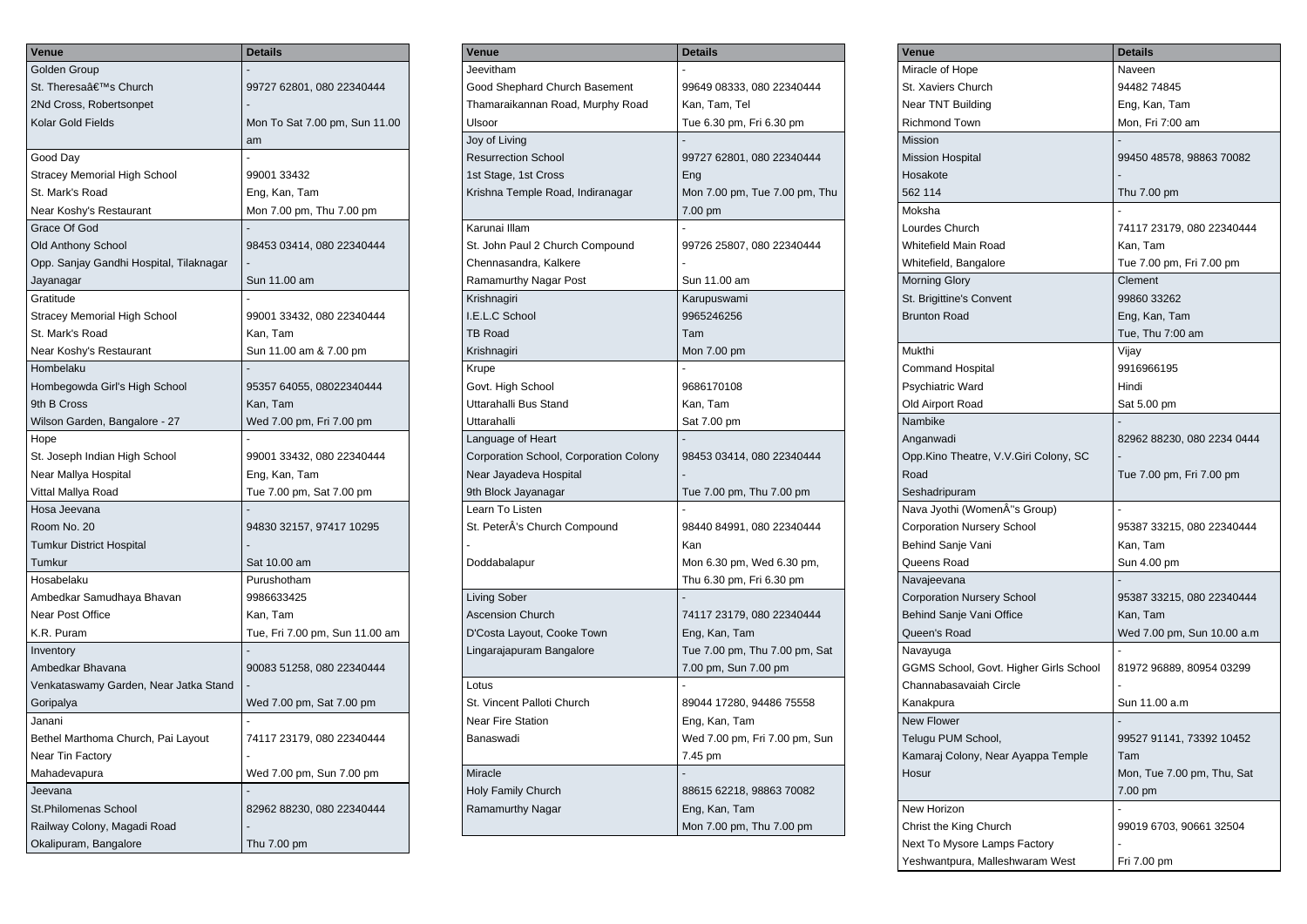| Venue                                   | <b>Details</b>                 |
|-----------------------------------------|--------------------------------|
| New Life                                |                                |
| <b>PUP School</b>                       | 99527 91141. 96005 07911       |
| Avalapalli Main Road                    | Tam                            |
| Basthi Hosur                            | Wed 7.00 pm, Sun 7.00 pm       |
| New Way                                 |                                |
| Dakshina Matha Church                   | 99727 62801, 080 2234 0444     |
| 2nd Main 2nd Cross Gowthamapura         | Eng, Kan, Tam                  |
| Ulsoor, Bangalore - 8                   | Mon 7.00 pm, Tue 7.00 am, Thu  |
|                                         | 7.00 pm, Sat 7.00 am & 7.00 pm |
| Ottrumai                                |                                |
| <b>Carmel Convent School</b>            | 98453 03414, 080 22340444      |
| No.6 East End Main Road, 4Th Block      |                                |
| Jayanagar                               | Mon 7.00 pm, Fri 7.00 pm, Sat  |
|                                         | 7.00 pm                        |
| Parivarthana                            |                                |
| St. John The Baptist Church             | 90083 51258, 080 22340444      |
| 20th Cross, M.C.Layout, Near Water Tank | Eng, Kan                       |
| Vijayanagar, Bangalore                  | Mon, Tue, Fri 7.30 pm          |
| Phoenix                                 |                                |
| 902, 3rd A Cross, 9th A Main, 1st Block | 74117 23179, 080 2234 0444     |
| Kalyan Nagar                            | Eng                            |
| <b>HRBR Layout</b>                      | Wed 7.00 pm, Fri 7.00 pm       |
| Pokkisham                               |                                |
| <b>Corporation Sports Club</b>          | 99720 57953, 080 22340444      |
| 4th Square, Austin Town                 | Kan, Tam                       |
| Bangalore                               | Mon, Tue, Thu, Sat 7.00 pm     |
| Powerful                                |                                |
| Ward Office (Shanthalanagar) Markham    | 99720 57953, 080 22340444      |
| Road                                    |                                |
| Opp. Football Stadium, Ashok Nagar      | Mon 7.00 pm, Thu 7.00 pm, Fri  |
| Bangalore 560 025                       | 7.00 pm                        |
| Pragathi                                |                                |
| St. Rocks Church Compound               | 81974 88144, 78997 04143       |
| Amrutha Nagar, Kalyanagar Post          |                                |
| Meganpalya, Chelikere, Bangalore        | Mon 7.00 pm                    |
| Prashanthathe                           |                                |
| Government Higher Primary School        | 99019 6703, 98455 87507        |
| Next To 8Th Mile Bus Stop               |                                |
| Chikkabidarakallu Tumkur Highway        | Sat 7.00 pm                    |
| Priya Kothnur                           |                                |
| Siddhartha High School                  | 81974 88144, 99724 17398       |
| Hennur Baglur Main Road, Kothnur Post   | Kan, Tam                       |
| Kothnur                                 | Mon, Tue 7.00 pm, Sat 7.00 pm  |
| Promises                                |                                |
| St. Francis School                      | 82968 77350                    |
| Krupanidhi College, 3rd Block           |                                |
| Koramangala                             | Sun 11.00 am                   |
|                                         |                                |

| Venue                                  | <b>Details</b>                |
|----------------------------------------|-------------------------------|
| Puduvalvu                              |                               |
| Government Tamil School                | 95387 33215, 080 22340444     |
| Amedkar Medical College Road           |                               |
| Ashok Nagar                            | Wed 7.00 pm, Fri 7.00 pm      |
| Punarjanma                             |                               |
| Govt. Higher Primary School            | 94830 32157                   |
| Madhugiri Road                         |                               |
| Dobbaspet                              | Tue 7.00 pm                   |
| Recovery                               |                               |
| <b>Corporation Boys School</b>         | 95352 67966, 080 22340444     |
| Maya Bazar, Vannarpet Main Road        |                               |
| Viveknagar                             | Wed 7.00 pm, Fri 7.00 pm, Sun |
|                                        | 7.00 pm                       |
| Reflection                             |                               |
| Next To Katerina Ammanura Temple       | 4908333, 080 22340444         |
| PSK Naidu Road, KHB Colon, Doddigunta  |                               |
| Cox Town                               | Thu 7.00 pm, Sun 11.00 am     |
| Road To Sobreity                       |                               |
| Our Lady Sacred Heart                  | 82968 77350                   |
| <b>Harlur Road</b>                     |                               |
| Off Sarjapur Road                      | Mon 7.00 pm, Thu 7.00 pm      |
| <b>Safety Net</b>                      |                               |
| Jai BhuvaneshwariYuvakaraSangha        | 99720 57953, 080 22340444     |
| Anepalaya Main Road, 8th Cross         | Kan, Tam                      |
| Anepalaya, Bangalore                   | Tue 7.00 pm, Thu 7.00 pm, Sat |
|                                        | 7.00 pm                       |
| Sahana                                 |                               |
| PVP High School                        | 96861 70108, 080 22340444     |
| Near Gnanabharathi Quarters            | Kan, Tam, Tel                 |
| Mariyappanapalya, Ring Road, Bangalore | Tue 7.00 pm, Sun 7.00 pm      |
| 560060                                 |                               |
| Samarpanam                             |                               |
| 4th Square                             | 95352 67966, 080 22340444     |
| <b>Austin Town</b>                     |                               |
| Bangalore 560 047                      | Mon 7.00 am, Wed 7.00 am, Fri |
|                                        | 7.00 am                       |
| Samarthanam                            | Shekar                        |
| <b>Corporation Sports Club</b>         | 9972057953                    |
| 4th Square                             | Kan, Tam                      |
| <b>Austin Town</b>                     | Mon, Wed, Fri 7.00 pm         |
| Sanjeevini                             |                               |
| Near Maramma Temple                    | 94830 32157, 97389 43371      |
| Bagalgunte, Hessarghatta Main Road     |                               |
| Bangalore 560 073                      | Sun 11.00 am                  |

| Venue                                     | <b>Details</b>                |
|-------------------------------------------|-------------------------------|
| Santosham                                 |                               |
| Ramana Garden                             | 95357 64055, 88844 11153      |
| <b>Behind Poornima Theatre</b>            |                               |
| J. C. Road                                | Mon 7.00 pm, Sun 11.30 am     |
| Sarvodaya                                 |                               |
| <b>MGM Charitable Dispensary Building</b> | 99649 08333, 70266 53837      |
| 7th Main, Mv Garden                       | Eng, Kan                      |
| Ulsoor, Bangalore                         | All days 7.00 pm              |
| Seed of Hope                              |                               |
| St.Anthony's Friary Church                | 96321 74791, 99869 78686      |
| No.85, Hosur Road, Near Madiwala Check    | Eng, Kan, Tam                 |
| Post                                      | Tue 7.00 pm, Thu 7.00 pm, Sun |
| Madivala, Bangalore                       | 7.00 pm                       |
| Serenity                                  |                               |
| St. Joseph's Boy's High School            | 99001 33432, 080 22340444     |
| Museum Road                               | Eng, Kan, Tam                 |
|                                           | Wed 6.30 pm, Fri 6.30 pm      |
| Service                                   |                               |
| Service Indira Mahila Community           | 94486 00730, 82962 88230      |
| Development Society, Swatantrapalya       |                               |
| Srirampuram                               | Sun 10.00 am                  |
| Shubodaya                                 |                               |
| Cuddpa Swamy Mutt                         | 90083 51256, 080 22340444     |
| K. P. Agrahara Last Bus Stop              |                               |
| Bangalore 560 023                         | Tue 7.00 am, Thu 7.00 am, Sat |
|                                           | 7.00 a.m                      |
| Sindikkum                                 |                               |
| St.Mary Church                            | 99720 57953, 080 22340444     |
| Ejipura Main Road                         |                               |
| Viveknagar                                | Wed 7.00 pm, Thu 7.00 pm      |
| Spoorthy Group                            |                               |
| Bharati Vidya Kendra                      | 90089 48589, 080 2234 0444    |
| <b>Behind Dc Office</b>                   |                               |
| Mandya                                    | Sun 11.30 a.m                 |
| Sumanahalli                               |                               |
| Leprosy & Rehabilitation,                 | 96861 70108, 080 22340444     |
| Kamakshipalya                             | Kan, Tam, Tel                 |
|                                           | Thu 7.00 pm, Sun 11.00 am     |
| Sunday Meeting                            |                               |
| <b>PUP School</b>                         | 99527 91141, 73392 10454      |
| Opp. Leyland Zuzuwadi                     |                               |
| <b>Near Attibele Hosur</b>                | Sun 11.00 am                  |
| Surrender - Rajajinagar                   | Raj                           |
| Chandra High School                       | 9743019942                    |
| Prakash Nagar                             |                               |
| Rajajinagar                               | Sun 10.00 am                  |